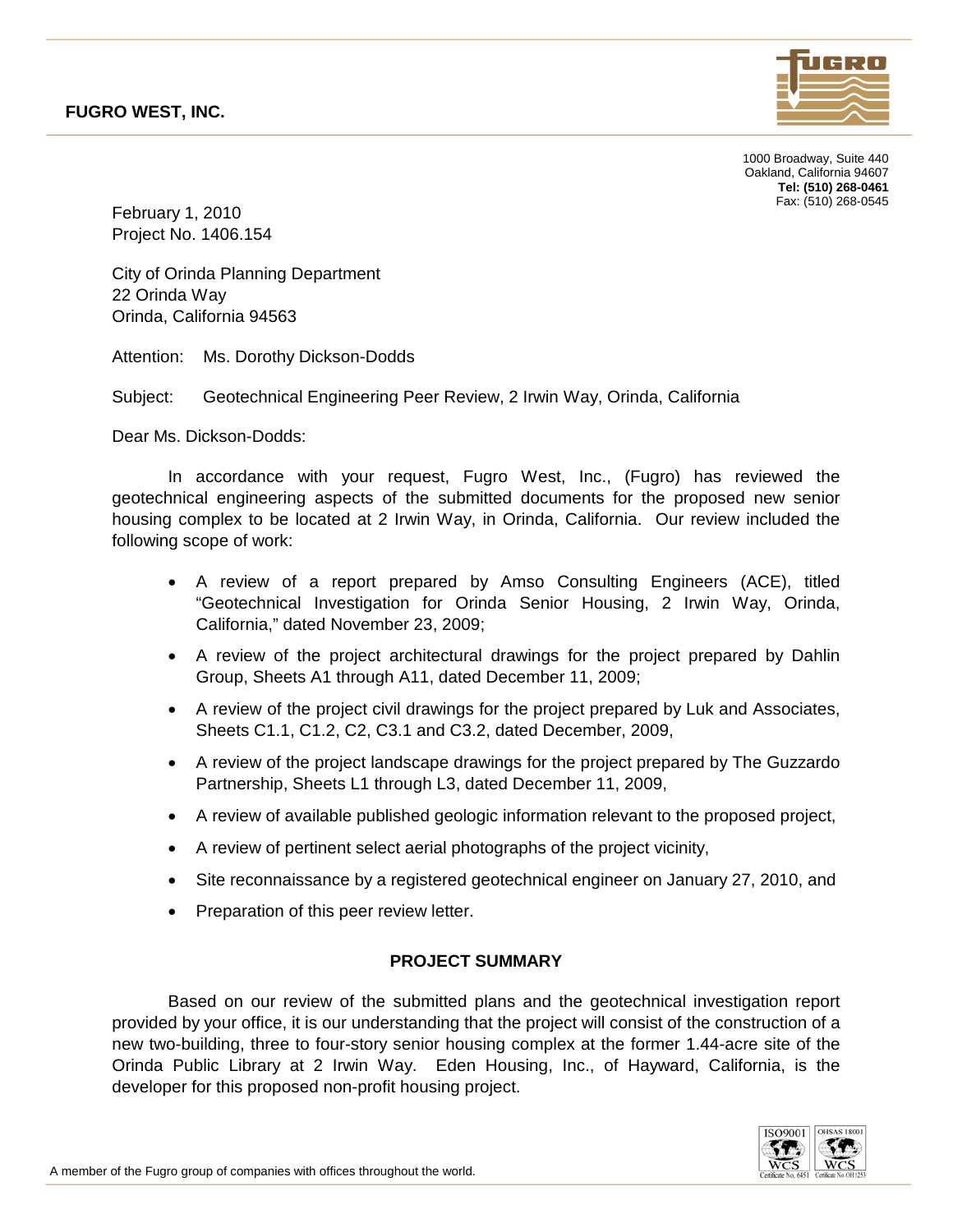

As proposed, the project will consist of the demolition of the existing former library building, and construction of a 71-unit senior housing complex of wood-frame construction. The complex will include a larger T-shaped building, the northeast portion of which to be three stories, and the southwestern "T" extension to be four stories. The lower, at-grade level of the northeastern, three story portion of the building will be used as a parking garage with access provided by a new driveway from Irwin Way. A smaller four-story, rectangular building will be constructed at the southern corner of the property, adjacent to Orinda Way. The larger building will be stepped upward toward the northeast to follow the existing site topography and reduce the amount of required site grading. The parking level will be underlain by a concrete slab on grade, while the living area lower levels will be underlain by a raised wood floor. Project plans provided for our review did not include a site grading plan. The project geotechnical engineer provided an option to support the new buildings by either shallow footing foundations, or by drilled pier and grade beam foundations.

### **SITE RECONNAISSANCE, AND EXISTING CONDITIONS**

Our geotechnical engineer viewed pertinent aerial photographs of the site and vicinity taken in 1957 and 1969. Our geotechnical engineer also conducted a site reconnaissance on January 27, 2010. Generally, the surface conditions encountered at the site were similar to those shown on the submitted plans, and as indicated in the geotechnical report, available published data and aerial photographs.

The subject property is situated northeast of the intersection of Orinda Way and Irwin Way in central Orinda. The property is situated in the Orinda business district north of Highway 24, within the San Pablo creek drainage area, and at the base of hills extending to the northeast of the site. The property is irregularly shaped, and is bounded by Irwin Way to the northwest and north, Orinda Way to the southwest, City tennis courts to the southeast, and the Orinda Senior Village parking lot to the northeast.

The property generally slopes to the southwest (Orinda Way) and appears to have been graded by cut and fill to create two relatively level pads. An upper pad, occupying the central & eastern portion of the property is currently occupied by the abandoned Orinda Library building (Photo Nos. 1 and 2), and a small parking area (Photo No. 3). This pad is separated from an upslope parking area for the neighboring Orinda Senior Village by a landscaped, tree-covered slope. A driveway connects the parking area to the senior village parking lot. A lower pad, situated between the library building and Orinda Way, is occupied by a larger, paved parking lot (Photo No. 4). The elevation of the lower pad/ parking lot is on the order of 10 feet higher than adjacent Orinda Way. Sloped areas not occupied by buildings or pavements were occupied by native oak and pine trees and developed landscaping. Several wood and concrete retaining walls were present across various portions of the property. In general, these walls will be removed as part of the project construction.

The existing pavement areas show significant cracking. Such cracking appears to be a result of a combination of pavement wear and settlement, the latter which has been attributed by the project geotechnical engineer to be the result of underlying fill settlement and deformation.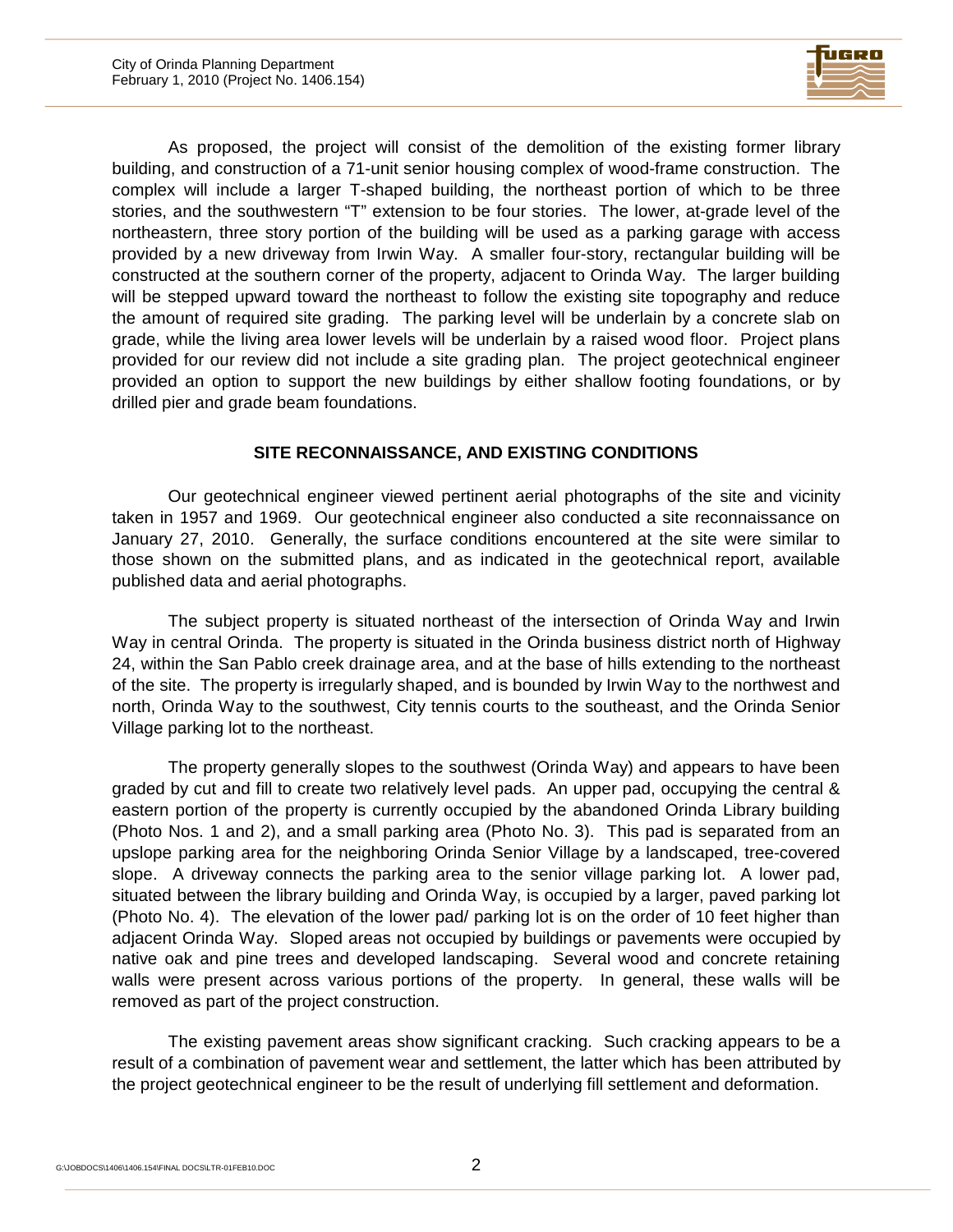

#### **REVIEW OF GEOTECHNICAL REPORT AND AVAILABLE INFORMATION**

Dibblee (2005) mapped the site area as underlain by Quaternary-age, late-Pleistocene older alluvial soils consisting largely of sands and gravels. Underlying bedrock, as exposed in the hills to the northeast of the site and present at relatively shallow depth as identified in test borings, consists of Pliocene-age non-marine sedimentary rock of the Orinda Formation, consisting primarily of siltstone, conglomerate, sandstone, and claystone. Nilsen (1975) showed no photointerpreted landslides in close proximity of the site, but his map does show two small, narrow photointerpreted slides on the steeper slope northeast of the site and the adjacent Orinda Senior Village and Orinda Community Church. This map also maps the site, as well as the adjacent business district, as underlain by Quaternary-age artificial fill, indicating these areas to have been mass graded as a part of the original development of this area. The Rogers/Pacific (R/P) photointerpretation map (1993) similarly shows the site to be located on artificial fill indicative of mass grading development, with the area to northeast occupied by the Orinda Senior Village to be underlain by colluvial soils. The R/P map shows no photointerpreted slides in the vicinity of the site, and shows the area upslope of the Senior Village apartment buildings to be a graded slope. The site is mapped by the Association of Bay Area Governments (2009) as having a very low susceptibility to liquefaction, and the project geotechnical engineer has indicated that liquefiable soils were not encountered below the site, and not a hazard to this property.

The project geotechnical engineer performed a subsurface exploration program for the proposed development, which consisted of drilling a total of eight test borings spread across the property. Six borings (No. B-1 through B-6) were drilled on January 26, 2009 using a truck mounted drill rig equipped with a 4-inch diameter, continuous solid flight auger. Two borings were drilled on February 3, 2009 using a hand auger (B-7) and a portable Minuteman drill rig (B-8) equipped with a solid flight auger. The borings were drilled to depths of 10 to 20 feet, except for hand auger Boring B-7 which encountered refusal at a depth of about 3 feet. Borings drilled in the existing lower parking lot generally encountered 3 to 7 feet of surficial fill, overlying very stiff native clay. The surficial clays were judged to be of low plasticity and low to moderate expansion potential, based on laboratory measured Atterberg liquid limits of 42 and 40 and respective plasticity index values of 18 and 15, as well as a measured zero swell under a 1,500 psf laboratory test load on a recovered sample. Boring B-4, drilled in the upper parking area, encountered about 3 feet of pavement section and underlying clay fill. Weathered siltstone and claystone bedrock were at depths of 1 to 7 feet in four borings, and at a depth of 11 feet in Boring B-1 drilled at the outer edge of the lower parking lot. Bedrock was not encountered in Borings B-6 and B-8, drilled on the western side of the existing building to depths of 18 and 10 feet, respectively. No groundwater was encountered in any of the borings during drilling.

#### **SIGNIFICANT GEOTECHNICAL CONSIDERATIONS**

Based on our review of the geotechnical report, available literature, grading plan, airphoto review and site reconnaissance, it is our opinion the following significant geotechnical considerations exist at the site: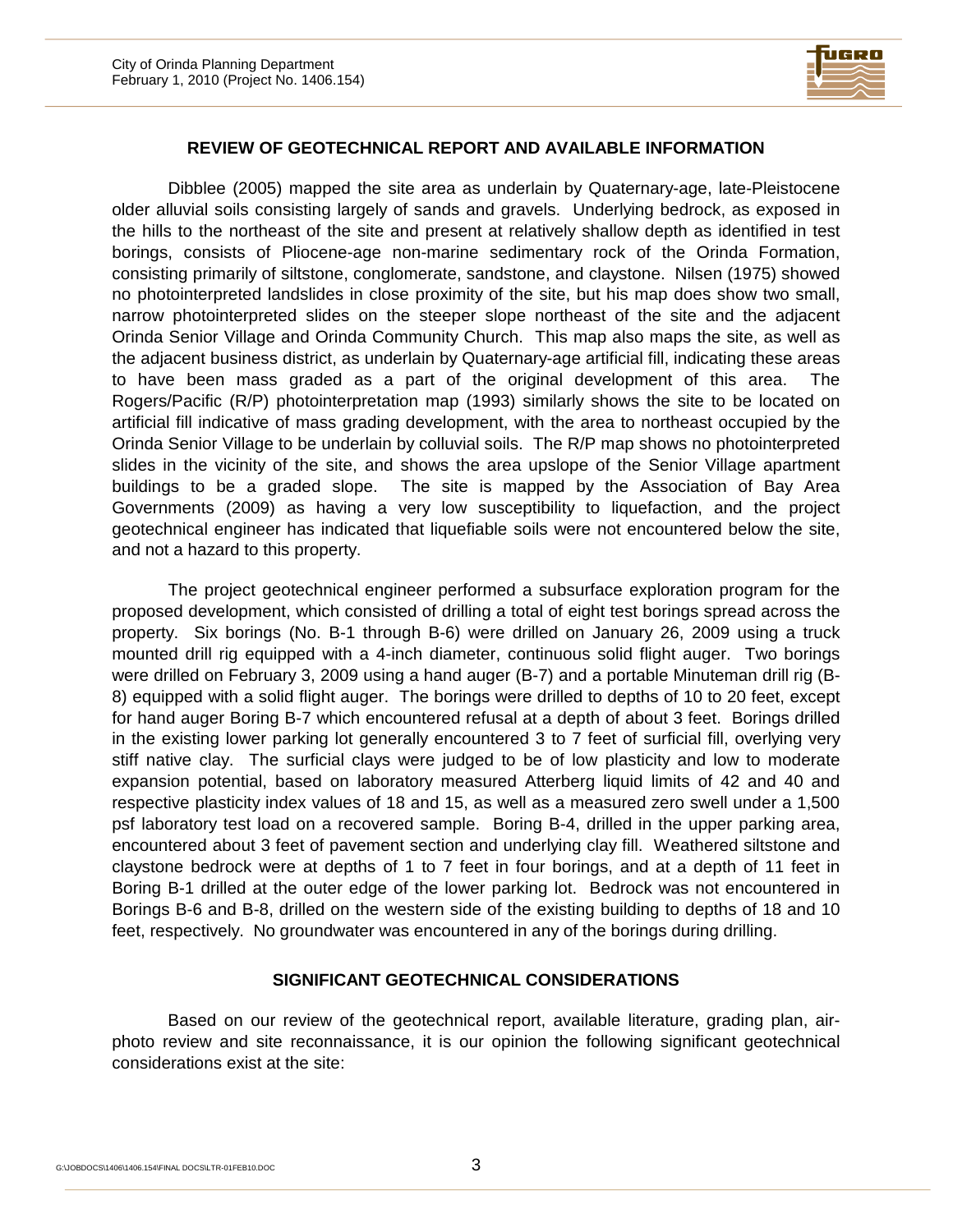

- Undocumented fill underlying the existing parking lot and proposed building pad areas, and
- Site and area drainage.

### **CONCLUSIONS**

Based on our review and reconnaissance, it is our opinion the geotechnical information and recommendations for the project as submitted satisfactorily address and account for the geotechnical considerations noted above, and generally conform to accepted local and current geotechnical engineering principles and practices, and the Soils Report Standards for the City of Orinda. We note the project geotechnical engineer has recommended that the undocumented fill soils be removed below building and pavement areas, and replaced with compacted, engineered fill. The geotechnical engineer also recommended that foundations be supported either by compacted, engineered fill or competent native soils underlying the site.

## **FUTURE DOCUMENTATION**

The project geotechnical engineer should review the completed project civil and architectural drawings, and provide a professional certification letter to the City to that effect. The project geotechnical engineer should also be consulted by the project structural engineer during the design process and should review the completed structural plans and calculations for conformance to his geotechnical recommendations, provide supplemental recommendations as necessary, and also provide a professional certification letter to the City to that effect.

The project geotechnical engineer should be retained to observe the geotechnical aspects of the construction. The geotechnical engineer should provide written documentation to the City for the following activities:

- Earthwork operations, including subgrade preparation, earthwork construction, and site drainage installations, as appropriate;
- Recording of test locations and results of field and laboratory compaction tests where determined to be appropriate by the project geotechnical engineer;
- Building foundations, including observation of foundation excavations, and confirmation of individual foundation embedment and supporting materials with respect to the geotechnical engineer's recommendations; and
- Site drainage, including finish grading around and below the residential construction, and discharge of collected surface and subsurface water to appropriate discharge facilities.

# **LIMITATIONS**

Our role as a third-party reviewer has been solely to provide technical advice to assist the City of Orinda in their discretionary permit decisions, and we are afforded the same protection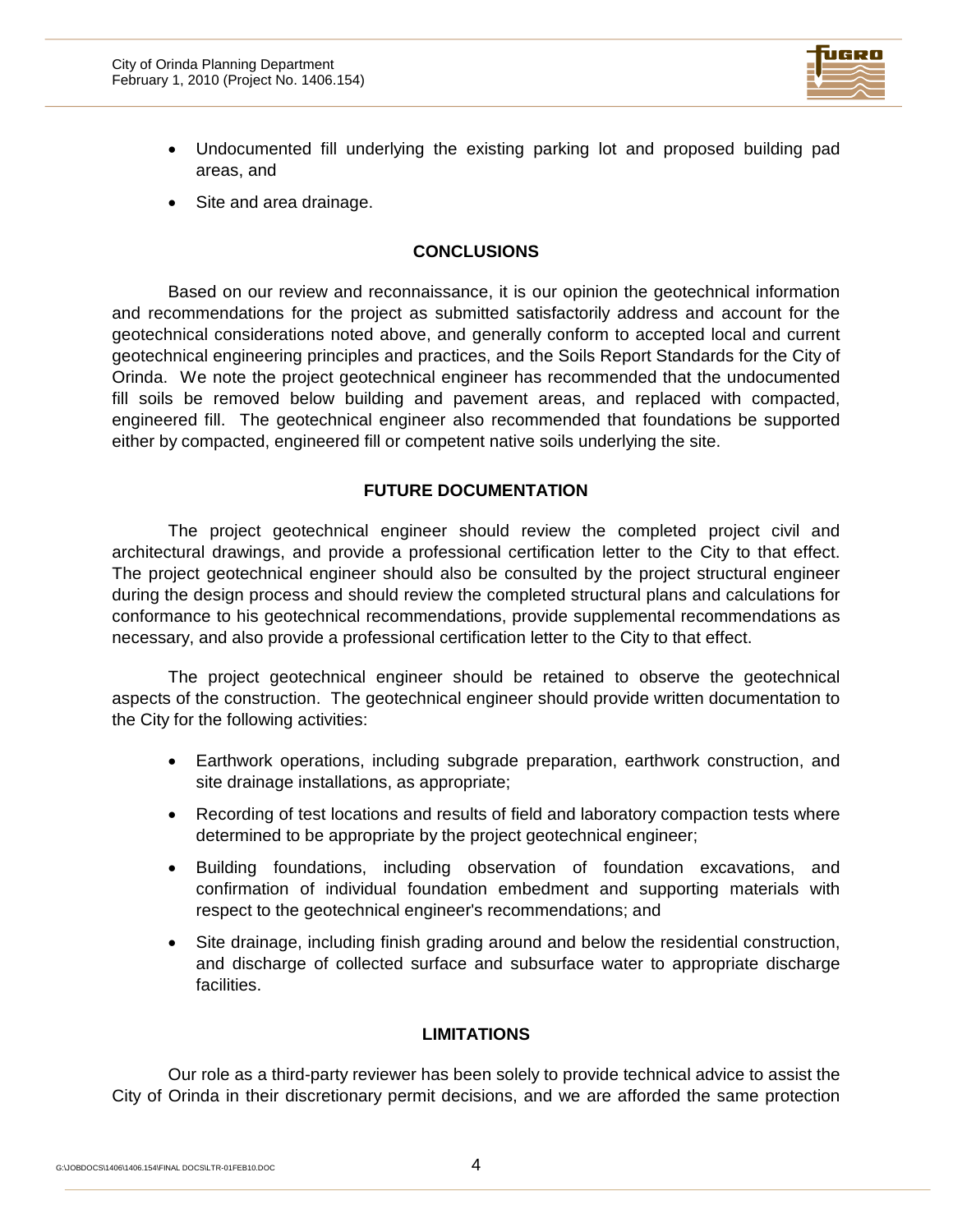

under law. Our services were limited to the review of the documents described; a visual review of the property; and developing a professional opinion as to the project geotechnical engineer's conformance to local geotechnical engineering standard practice at the time the review was performed, and the intent of the City's Soil Report Standards. We cannot confirm the accuracy of the information provided by others, nor can we confirm their conclusions and design recommendations. In addition, we have no control over the design or construction on this property and make no representations regarding its future condition(s).

The opinions presented in this letter were prepared in accordance with generally accepted, local geotechnical engineering principles and practices at the time this review was performed. Should you have any questions or require additional information, please contact us.

Sincerely,

FUGRO WEST, INC.

Coney T. Dane

Corey T. Dare, P.E., G.E. Geotechnical Engineer



CTD:afp

Copies: (2) Addressee + pdf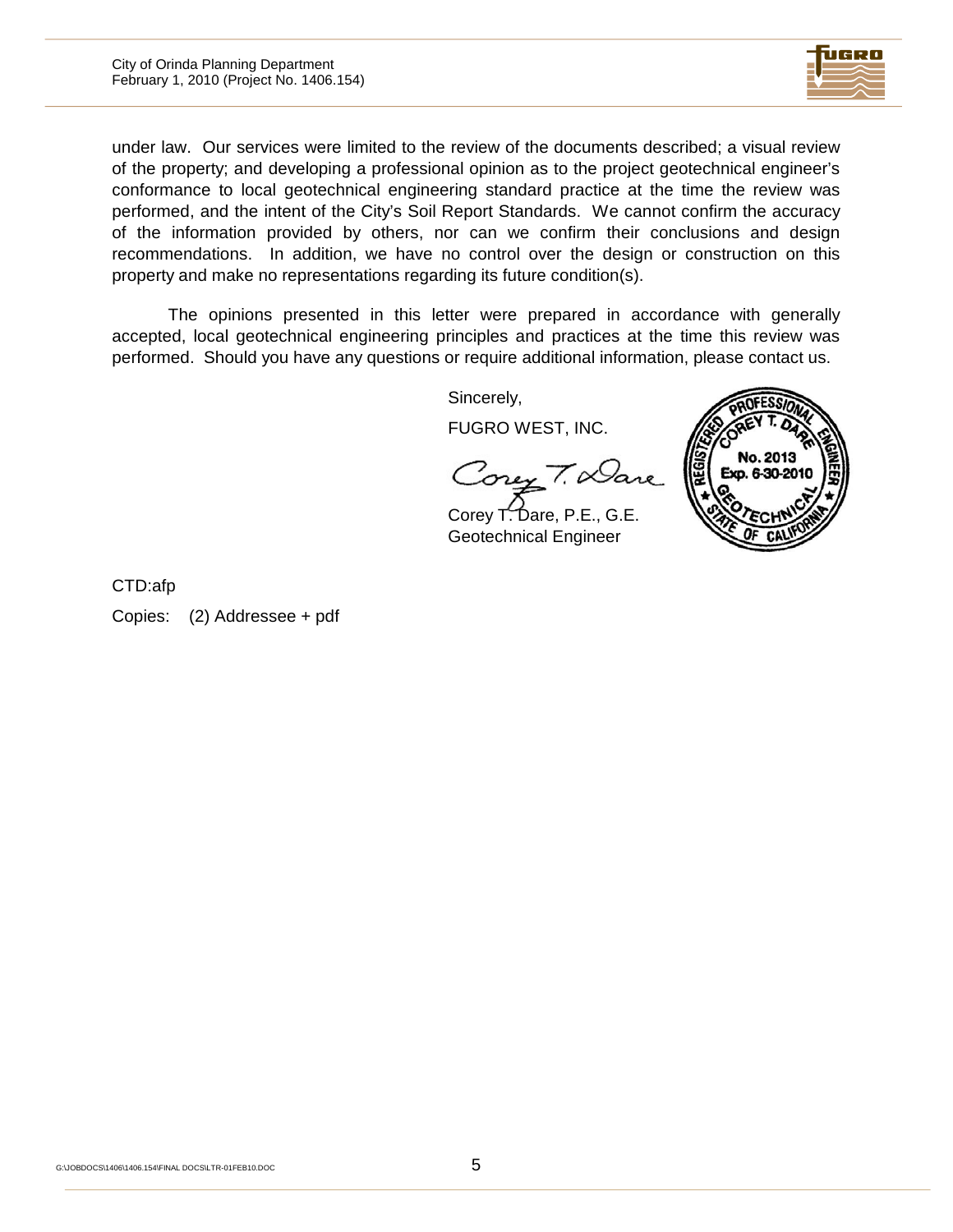

# **REFERENCES**

### **Publications and Geologic and Landslide Photointerpretation Maps:**

- Association of Bay Area Governments, 2009, *Liquefaction Susceptibility Map:* Website: www.abag.ca.gov/bayarea/eqmaps/liquefac/liquefac.html.
- California Geological Survey, 2008, *Guidelines for Evaluating and Mitigating Seismic Hazards in California:* Special Publication 117A.
- Dibblee, T.W., Jr., 2005, *Geologic map of the Briones Valley Quadrangle, Contra Costa and Alameda Counties, California*: Santa Barbara Museum of Natural History, Dibblee Geology Center Map No. DF-148.
- Nilsen, T.H., 1975, *Preliminary photointerpretation map of landslide and other surficial deposits of the Briones Valley 7½" Quadrangle, Contra Costa and Alameda Counties, California*: U.S. Geological Survey Open-File Map 75-277-8.
- Rogers/Pacific, 1993, *Photointerpretive landslide features map*: consultant's map prepared for the City of Orinda.

#### **Aerial Photographs:**

Pacific Aerial Surveys, May 4, 1957, AV-253-12-17 and 18, 1:12,000 scale.

Pacific Aerial Surveys, May 28, 1969, AV-905-12-18 and 19, 1:12,000 scale.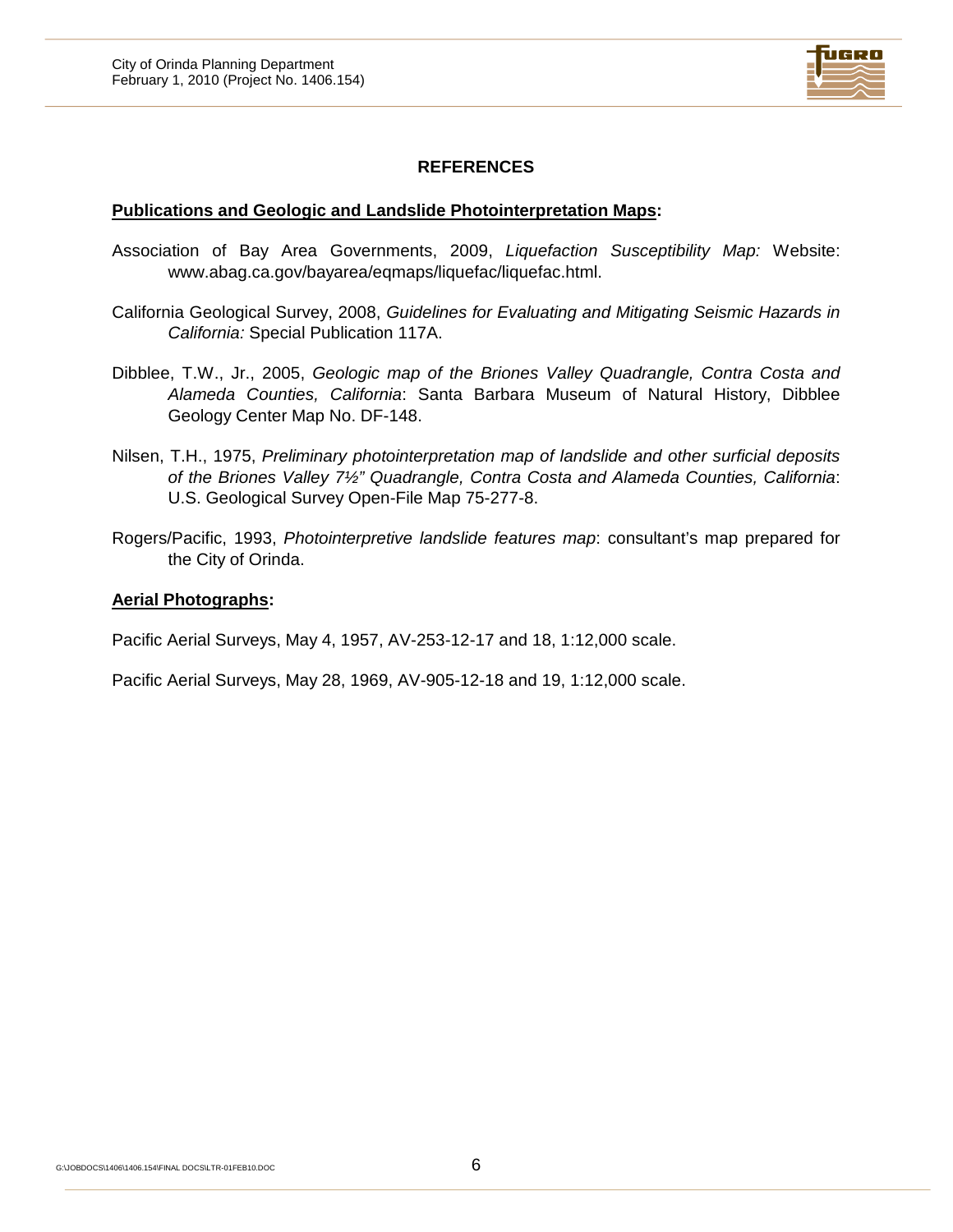

# **SITE PHOTOGRAPHS**



Photo No. 1: Abandoned Orinda Library Building (Front)



Photo No. 2: Abandoned Orinda Library Building (Side)